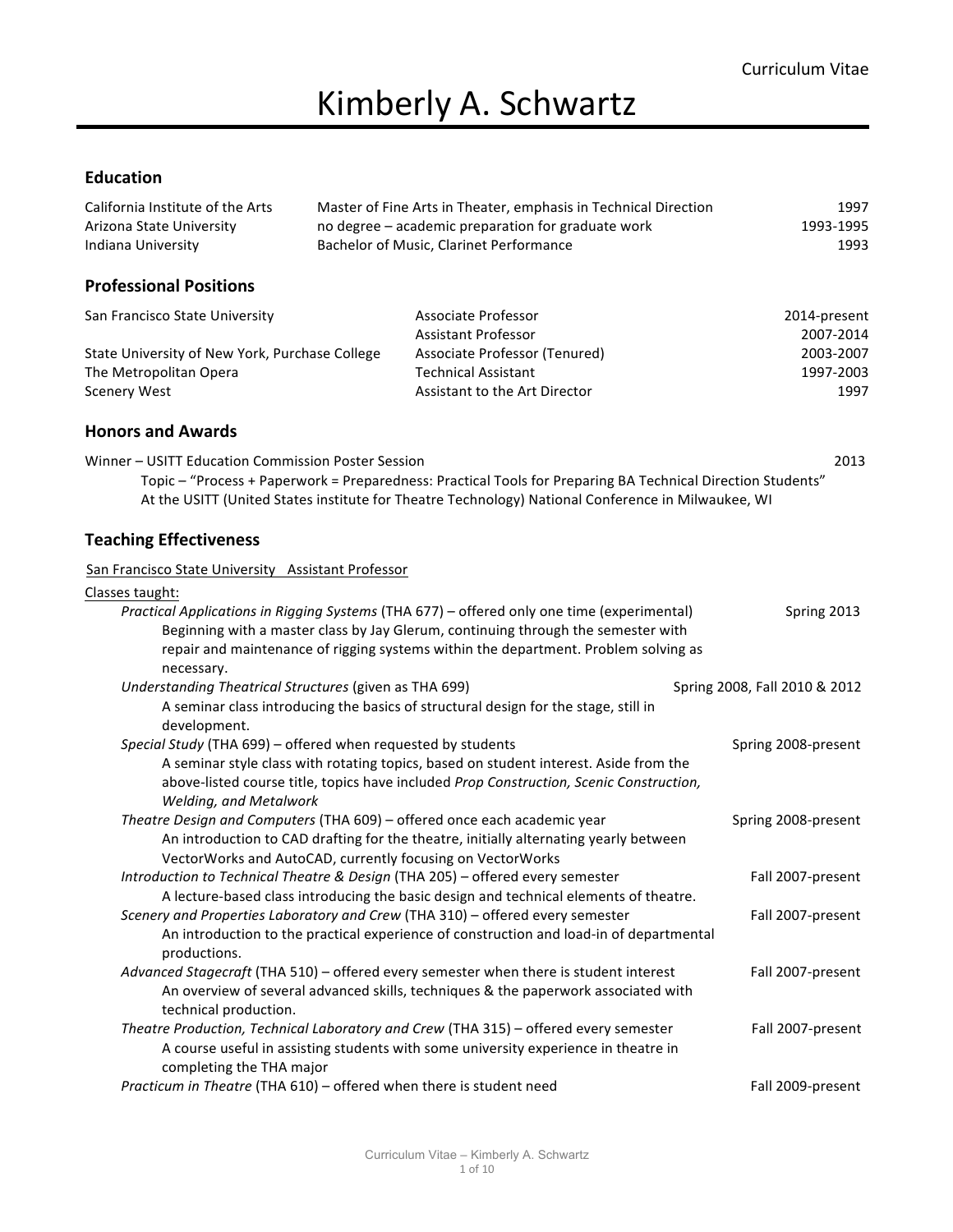| A course number offered to student fulfilling the roles of Technical Director, Assistant |                   |
|------------------------------------------------------------------------------------------|-------------------|
| Technical Director or Master Carpenter for departmental productions                      |                   |
| Internship in Theatre (THA 757) - offered every semester when there is student need      | Fall 2011-present |
| Supervision of students participating in off campus internship programs                  |                   |
| Advanced Practicum in Theatre (THA 810 & 852) - offered when there is student need       | Fall 2011-present |
| A course number offered to MFA student fulfilling the roles of Technical Director,       |                   |
| Assistant Technical Director or Master Carpenter for departmental productions            |                   |
| Projects in the Teaching of Theatre Arts (THA 685) - offered when there is student need  | Fall 2009-present |
| A course offered to students assisting in the classroom and in evaluation of students    |                   |
| enrolled in other courses.                                                               |                   |

### TEEF Score Summary Chart (period of review only)

| Semester/Year<br>Course # | # of students<br>enrolled | respondents<br># of TEEF | Schwartz Mean  | Dept. Mean |  | Semester/Year<br>Course # | # of students<br>enrolled | respondents<br># of TEEF | Schwartz Mean                | Dept. Mean |
|---------------------------|---------------------------|--------------------------|----------------|------------|--|---------------------------|---------------------------|--------------------------|------------------------------|------------|
| Summer 2018               |                           |                          |                | 1.74       |  |                           |                           |                          |                              |            |
| <b>TH A 205</b>           | 24                        | 12                       | 1.51           |            |  |                           |                           |                          |                              |            |
|                           |                           |                          |                |            |  |                           |                           |                          |                              |            |
| <b>Fall 2017</b>          |                           |                          |                | 1.53       |  | Spring 2018               |                           |                          |                              | 1.51       |
| TH A 205                  | 54                        | 38                       | 1.21           |            |  | TH A 310.01/02            | 12                        | 10                       | 1.06                         |            |
| TH A 310.01/02            | 14                        | 10                       | 1.23           |            |  | TH A 310.03/04            | 14                        | 11                       | 1.03                         |            |
| TH A 310.03/04            | 8                         | 3                        | 1.08           |            |  | TH A 315                  | 1                         |                          |                              |            |
| TH A 315                  | $\overline{\mathbf{4}}$   | $\overline{\phantom{a}}$ |                |            |  | TH A 699                  | 7                         | $\overline{\phantom{a}}$ | $\qquad \qquad \blacksquare$ |            |
| TH A 609                  | 6                         | 5                        | 1.08           |            |  |                           |                           |                          |                              |            |
|                           |                           |                          |                |            |  |                           |                           |                          |                              |            |
| Summer 2017               |                           |                          |                | 1.74       |  |                           |                           |                          |                              |            |
| TH A 205                  | 26                        | 18                       | 1.31           |            |  |                           |                           |                          |                              |            |
|                           |                           |                          |                |            |  |                           |                           |                          |                              |            |
| <b>Fall 2016</b>          |                           |                          |                | 1.48       |  | Spring 2017               |                           |                          |                              | 1.48       |
| TH A 310.01               | 13                        | 10                       | 1.04           |            |  | TH A 310.01/02            | 16                        | 13                       | 1.16                         |            |
| TH A 310.02               | 13                        | 10                       | 1.05           |            |  | TH A 310.03/04            | 9                         | 8                        | 1.09                         |            |
| TH A 310.03               | $\overline{2}$            | $\overline{2}$           | 1.03           |            |  | <b>TH A 315</b>           | 11                        | $\overline{\phantom{a}}$ | $\overline{a}$               |            |
| TH A 310.04               | $\overline{2}$            | $\overline{2}$           | $\mathbf{1}$   |            |  | TH A 610                  | $\overline{2}$            | $\overline{\phantom{a}}$ | $\overline{a}$               |            |
| <b>TH A 315</b>           | $\overline{3}$            | $\overline{\phantom{a}}$ | $\overline{a}$ |            |  | TH A 699                  | 1                         |                          |                              |            |
| TH A 610                  | $\mathbf{1}$              | $\overline{\phantom{a}}$ | $\overline{a}$ |            |  | <b>TH A 740</b>           | 5                         | $\overline{3}$           | 1.17                         |            |
| <b>TH A 711</b>           | 6                         | 5                        | 1.03           |            |  |                           |                           |                          |                              |            |
|                           |                           |                          |                |            |  |                           |                           |                          |                              |            |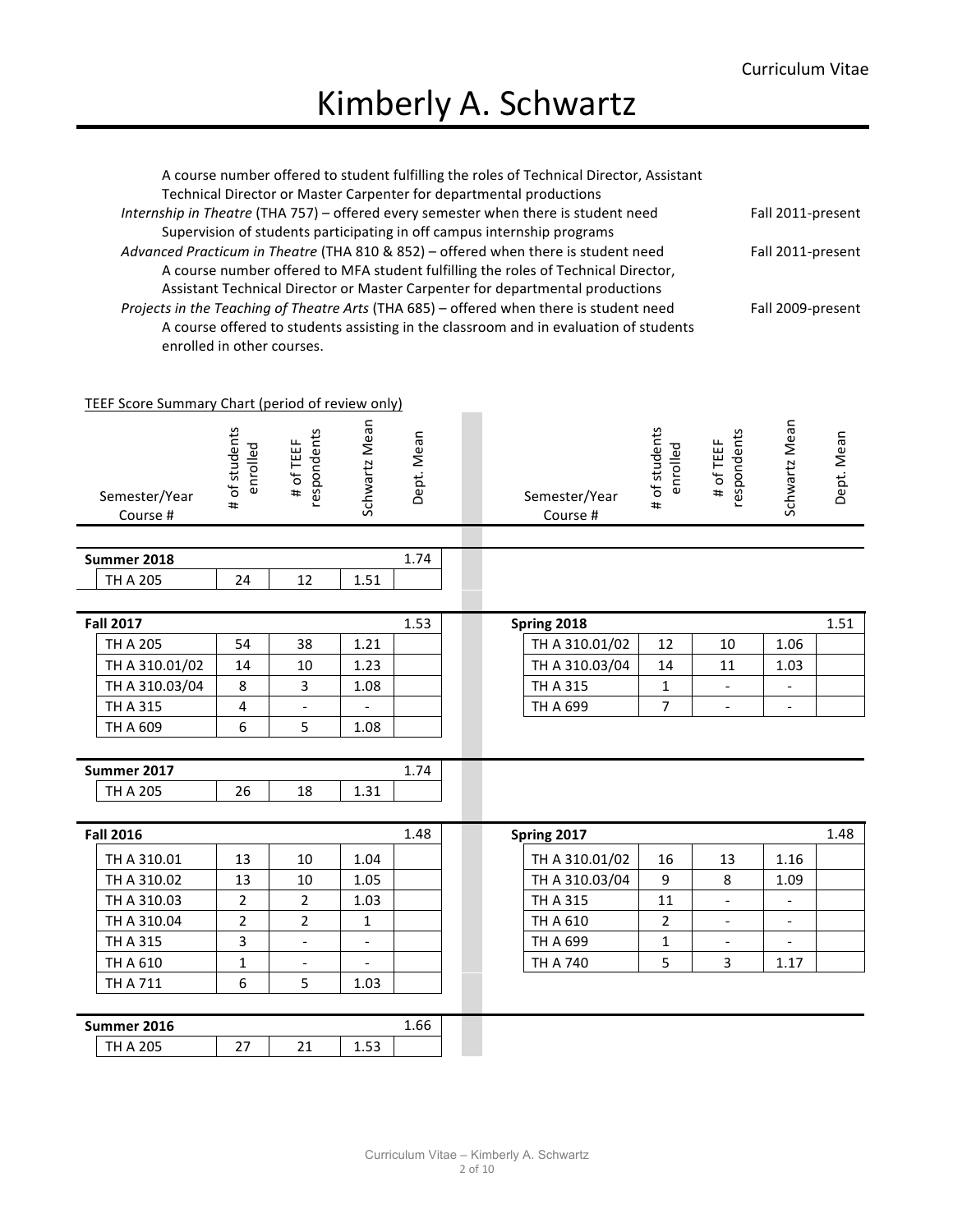# Kimberly A. Schwartz

| <b>Fall 2015</b>                                                                                             |                |                          |                          | 1.49 |                                                | Spring 2016                                |                |                          |                              | 1.5                        |
|--------------------------------------------------------------------------------------------------------------|----------------|--------------------------|--------------------------|------|------------------------------------------------|--------------------------------------------|----------------|--------------------------|------------------------------|----------------------------|
| TH A 310.01/02                                                                                               | 22             | 11                       | 1.36                     |      |                                                | TH A 310.01/02                             | 15             | 12                       | 1.11                         |                            |
| <b>TH A 315</b>                                                                                              | 2              |                          |                          |      |                                                | TH A 310.03/04                             | 3              | 2                        | 1.03                         |                            |
| <b>TH A 510</b>                                                                                              | 4              | $\overline{2}$           | 1                        |      |                                                | TH A 315                                   | 3              |                          |                              |                            |
| TH A 609                                                                                                     | 3              | 1                        | 1.06                     |      |                                                | TH A 609                                   | 10             | 7                        | 1.09                         |                            |
| TH A 610                                                                                                     | $\overline{2}$ |                          |                          |      |                                                | TH A 610                                   | $\overline{2}$ |                          |                              |                            |
|                                                                                                              |                |                          |                          |      |                                                | TH A 657                                   | $\mathbf{1}$   |                          |                              |                            |
| <b>Fall 2014</b>                                                                                             |                |                          |                          | 1.65 |                                                | Spring 2015                                |                |                          |                              | 1.45                       |
| <b>TH A 205</b>                                                                                              | 50             | 45                       | 1.29                     |      |                                                | TH A 205                                   | 51             | 37                       | 1.33                         |                            |
| TH A 310.01/02                                                                                               | 14             | 12                       | 1.2                      |      |                                                | TH A 310.01                                | 18             | 11                       | 1.18                         |                            |
| <b>TH A 315</b>                                                                                              | 1              | $\overline{\phantom{a}}$ | $\overline{\phantom{0}}$ |      |                                                | TH A 310.02                                | 18             | 10                       | 1.09                         |                            |
| <b>TH A 510</b>                                                                                              | $\overline{2}$ | $\overline{\phantom{a}}$ | $\overline{\phantom{a}}$ |      |                                                | <b>TH A 315</b>                            | 6              | $\overline{\phantom{a}}$ | $\overline{\phantom{a}}$     |                            |
| TH A 610                                                                                                     | 1              | $\overline{\phantom{0}}$ | $\frac{1}{2}$            |      |                                                | TH A 609                                   | 12             | $\overline{\phantom{a}}$ |                              |                            |
|                                                                                                              |                |                          |                          |      |                                                | TH A 610                                   | $\mathbf{1}$   | $\overline{\phantom{a}}$ | $\overline{\phantom{a}}$     |                            |
|                                                                                                              |                |                          |                          |      |                                                | TH A 699                                   | $\mathbf{1}$   |                          |                              |                            |
|                                                                                                              |                |                          |                          |      |                                                | <b>TH A 852</b>                            | $\mathbf{1}$   | $\overline{\phantom{a}}$ | $\qquad \qquad -$            |                            |
|                                                                                                              |                |                          |                          |      |                                                |                                            |                |                          |                              |                            |
| <b>Fall 2013</b>                                                                                             |                |                          |                          | 1.61 |                                                | Spring 2014                                |                |                          |                              | 1.66                       |
| THA 310.01/1A                                                                                                | 12             | 12                       | 1.27                     |      |                                                | <b>TH A 205</b>                            | 38             | 25                       | 1.28                         |                            |
| TH A 310.02/2A                                                                                               | 17             | 15                       | 1.22                     |      |                                                | TH A 310.01                                | 11             | $\overline{7}$           | 1.12                         |                            |
| TH A 315                                                                                                     | 2              | $\overline{\phantom{a}}$ |                          |      |                                                | TH A 310.02                                | 11             | 8                        | 1.1                          |                            |
| TH A 510                                                                                                     | 5              | $\overline{\phantom{a}}$ | $\overline{a}$           |      |                                                | TH A 310.03/04                             | 9              |                          |                              |                            |
| TH A 610                                                                                                     | 1              | $\overline{\phantom{a}}$ | $\overline{\phantom{a}}$ |      |                                                | TH A 315                                   | 1              |                          | $\overline{\phantom{0}}$     |                            |
| TH A 685                                                                                                     | $\mathbf{1}$   | $\overline{\phantom{a}}$ | $\overline{\phantom{a}}$ |      |                                                | TH A 609                                   | 9              | $\overline{\phantom{a}}$ | $\qquad \qquad \blacksquare$ |                            |
|                                                                                                              |                |                          |                          |      |                                                | TH A 610                                   | 6              | $\overline{\phantom{a}}$ | $\overline{\phantom{a}}$     |                            |
|                                                                                                              |                |                          |                          |      |                                                | TH A 685                                   | $\mathbf{1}$   |                          | $\overline{a}$               |                            |
|                                                                                                              |                |                          |                          |      |                                                | TH A 699                                   | 1              | $\overline{a}$           |                              |                            |
| Supervision of Student Technical Director, Department of Theatre Arts/School of Theatre & Dance productions: |                |                          |                          |      |                                                |                                            |                |                          |                              |                            |
| Chicago<br>A Midsummer Night's Dream                                                                         |                |                          |                          |      | directed by Mark Davis<br>directed by Kurt Daw |                                            |                |                          |                              | Spring 2017<br>Spring 2017 |
| Sofa sin Casa                                                                                                |                |                          |                          |      | directed by Roy Conboy                         |                                            |                |                          |                              | <b>Fall 2016</b>           |
| Urinetown                                                                                                    |                |                          |                          |      | directed by Dianna Shuster                     |                                            |                |                          |                              | Spring 2016                |
| The Seagull                                                                                                  |                |                          |                          |      | directed by Bill Peters                        |                                            |                |                          |                              | Spring 2016                |
| <b>Stop Kiss</b>                                                                                             |                |                          |                          |      | directed by Roy Conboy                         |                                            |                |                          |                              | <b>Fall 2015</b>           |
| Into the Woods                                                                                               |                |                          |                          |      |                                                | directed by Barbara Damashek               |                |                          |                              | <b>Fall 2014</b>           |
| Dead Man's Cell Phone                                                                                        |                |                          |                          |      | directed by Roy Conboy                         |                                            |                |                          |                              | <b>Fall 2014</b>           |
| <b>Measure for Measure</b>                                                                                   |                |                          |                          |      |                                                | directed by Rhonnie Washington             |                |                          |                              | Spring 2014                |
| A Chorus Line                                                                                                |                |                          |                          |      |                                                | directed by Barbara Damashek               |                |                          |                              | <b>Fall 2013</b>           |
| The Unmentionables                                                                                           |                |                          |                          |      | directed by Bill Peters                        |                                            |                |                          |                              | <b>Fall 2013</b>           |
| Avenue Q                                                                                                     |                |                          |                          |      | directed by Laura Schultz                      |                                            |                |                          |                              | Spring 2013                |
| <b>Our Town</b>                                                                                              |                |                          |                          |      |                                                | directed by Rhonnie Washington             |                |                          |                              | Spring 2013                |
| Three Original One Acts                                                                                      |                |                          |                          |      |                                                | student directors supervised by Roy Conboy |                |                          |                              | <b>Fall 2012</b>           |

*Rosencrantz & Guildenstern are Dead* directed by Jo Tomalin & John Wilson **1998 1988** Tall 2011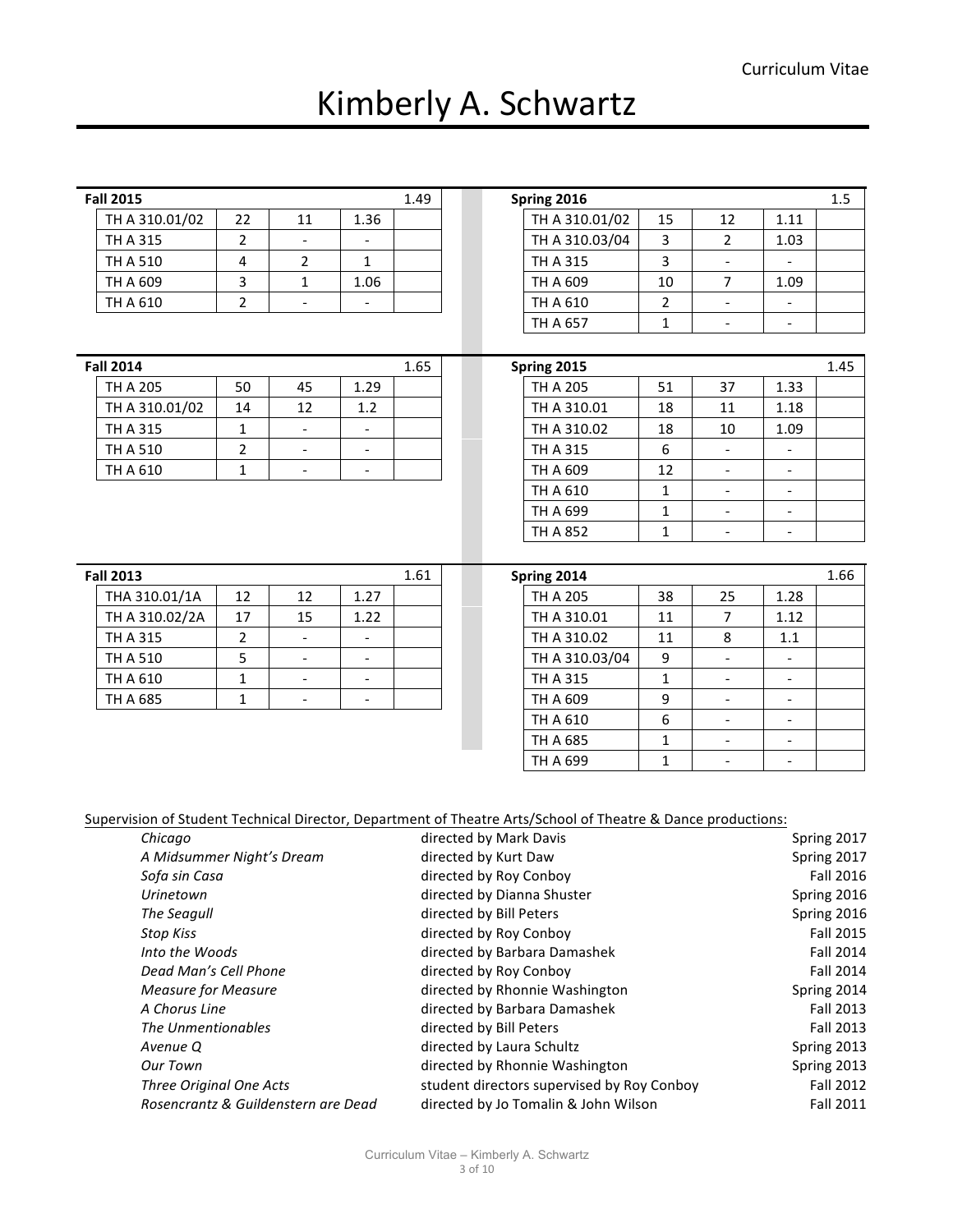# Kimberly A. Schwartz

| Wall Flower           | directed by Mark Jackson                   | Fall 2011   |
|-----------------------|--------------------------------------------|-------------|
| The Barber of Seville | directed by Tracy Ward                     | Spring 2011 |
| Fool for Love         | directed by Rhonnie Washington             | Spring 2011 |
| Engaged               | directed by Bill Peters                    | Fall 2010   |
| Fringe: One Acts      | student directors supervised by Roy Conboy | Fall 2010   |
| Vinegar Tom           | directed by Barbara Damashek               | Spring 2010 |
| Juliet                | directed by Mark Jackson                   | Spring 2010 |
| Proof                 | directed by Rhonnie Washington             | Fall 2009   |
|                       |                                            |             |

## **Other Primary Assignments**

### Director, School of Theatre & Dance Elected summer 2018

Responsibilities include but are not limited to

- Delivery of School of Theatre & Dance curriculum
- Hiring and management of lecturers in the School
- Hiring and management of accompanists for select courses
- Budget management for the School
- Oversight and authorship of IR budget requests
- Oversight of maintenance and operations in three highly utilized shops (Costume, Prop, Scenic) and the three staff members who run those shops
- Ensuring adherence to the requirements of being a NAST (National Schools of Theatre) accredited program.

#### Technical Director for Department of Theatre Arts/School of Theatre & Dance productions:

| Hair: The American Tribal Love-Rock Musicaldirected by Laura Wayth |                                                 | Spring 2018      |
|--------------------------------------------------------------------|-------------------------------------------------|------------------|
| Sucia                                                              | directed by Roy Conboy                          | Spring 2018      |
| Lysistrata                                                         | directed by Laura Wayth                         | <b>Fall 2017</b> |
| The Laramie Project                                                | directed by Bill Peters                         | Fall 2017        |
| In the Next Room (Vibrator Play)                                   | directed by Bill Peters                         | <b>Fall 2016</b> |
| Much Ado About Nothing                                             | directed by Bruce Avery                         | Fall 2015        |
| <b>Translations</b>                                                | directed by Bill Peters                         | Spring 2014      |
| <b>Learned Ladies</b>                                              | directed by Delia MacDougall                    | Spring 2014      |
| <b>Beatrice and Benedick</b>                                       | directed by Christine Brandes                   | Spring 2014      |
| Dido and Aeneas                                                    | directed by Christine Brandes                   | Spring 2013      |
|                                                                    | *(co-production with School of Music and Dance) |                  |
| Lorenzaccio                                                        | directed by Mohammad Kowsar                     | <b>Fall 2012</b> |
| Spring Awakening                                                   | directed by Barbara Damashek                    | Spring 2012      |
| References to Salvador Dali Make Me Hot                            | directed by Roy Conboy                          | Spring 2012      |
| Henry IV                                                           | directed by Mohammad Kowsar                     | Fall 2009        |
| <b>The Bartered Bride</b>                                          | directed by Roy Conboy                          | Spring 2009      |
| A Streetcar Named Desire                                           | directed by Rhonnie Washington                  | Spring 2009      |
| Chess                                                              | directed by Barbara Damashek                    | <b>Fall 2008</b> |
| Machinal                                                           | directed by Mark Jackson                        | <b>Fall 2008</b> |
| City of Angels                                                     | directed by Barbara Damashek                    | Spring 2008      |
| Don Juan                                                           | directed by Mark Jackson                        | Spring 2008      |
| Troy: Gates of Hell                                                | directed by Mohammad Kowsar                     | Fall 2007        |
| Crimes of the Heart                                                | directed by Rhonnie Washington                  | <b>Fall 2007</b> |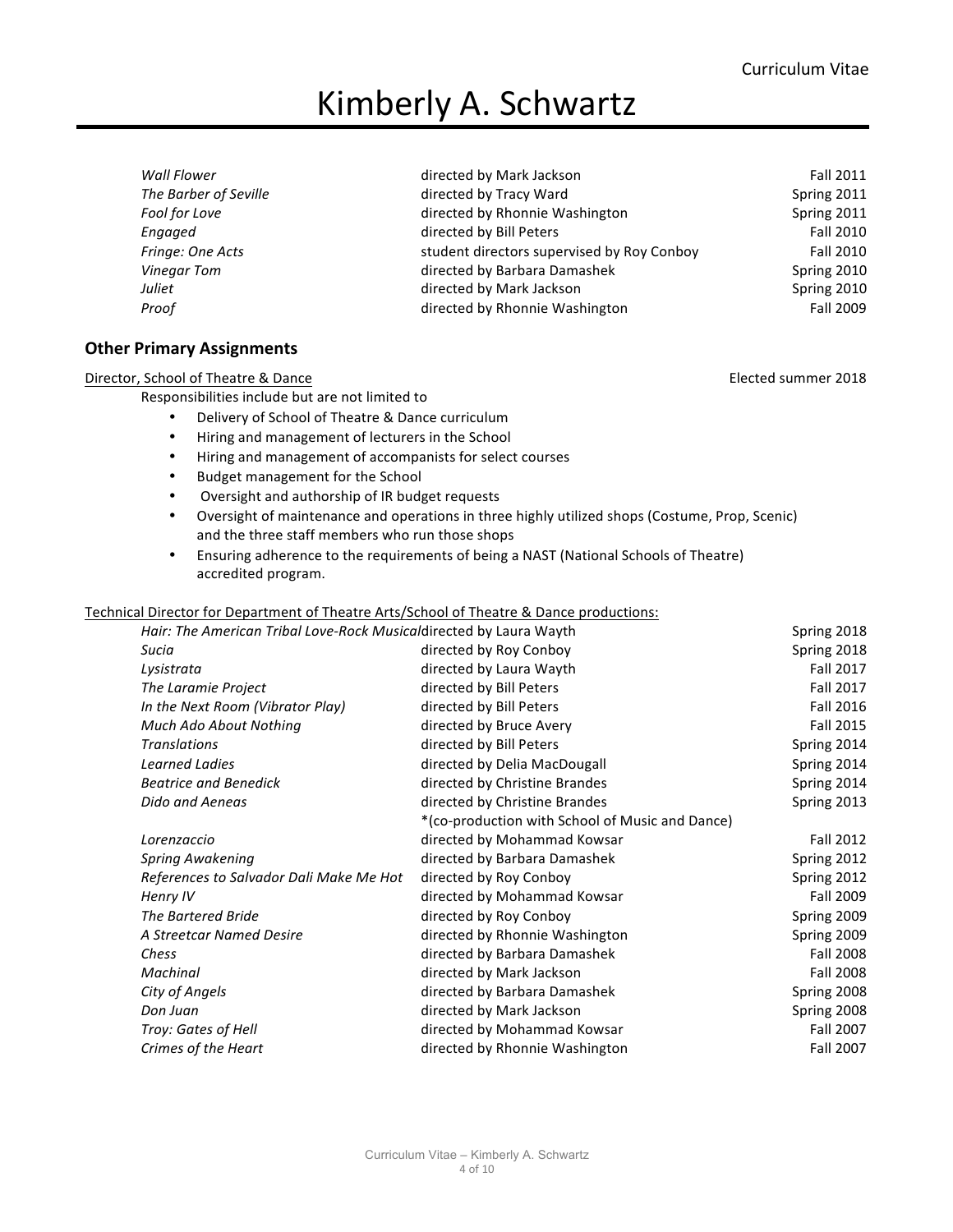### **Masters Degree Committee Membership**

| Jennifer Salmeron   | Young Frankenstein, technical direction as tertiary emphasis | 2015 |
|---------------------|--------------------------------------------------------------|------|
| Karla Hargrave      | Satyagraha, technical direction as secondary emphasis        | 2013 |
| <b>Travis Hiner</b> | Ramayana, technical direction as primary emphasis            | 2012 |

## **Professional Achievement and Growth**

#### **Peer Reviewed Web Publication**

Web Publication – *Creative Teaching on the Web* 2006

Topic – *Your Next Role: Technical Director*

Topic: A project developed to help students learn how to utilize a Material Safety Data Sheet in order to create a safer, healthier environment in which to work.

The *Creative Teaching on the Web* project of the Education Commission of USITT's purpose is to provide all teachers in higher education with resources for teaching theatrical design and technology.

## **Session Presentation - United States Institute of Theatre Technology (USITT) National Conference <b>8** 2017

Session Chair and Presenter- Safety Manual and Safety Documentation Workshop and Roundtable. A workshop and roundtable presentation for professionals in our field during which they could learn from safety and theatre professionals who have been through the process of developing or editing a safety manual for their institution. Attendees were from professional and academic entities. My role was to gather other professionals in the field of safety in entertainment to serve on the panel and present their materials, develop a plan for the session, and run the session during the conference. The other panel members and I presented examples of the safety paperwork that they currently utilize and/or have developed in their performing arts entities.

### **Peer Reviewed Presentations**

| Accepted – USITT Education Commission Poster Presentation                                                                                                 | 2019 |
|-----------------------------------------------------------------------------------------------------------------------------------------------------------|------|
| Creative Problem Solving: Pull Toy Project                                                                                                                |      |
| Accepted for the 2018 USITT National Conference. However, due to campus commitments, presentation<br>deferred until the 2019 conference in Louisville, KY |      |
|                                                                                                                                                           |      |

| Winner – USITT Education Commission Poster Presentation                                                                                                                                                           | 2013 |
|-------------------------------------------------------------------------------------------------------------------------------------------------------------------------------------------------------------------|------|
| Topic – "Process + Paperwork = Preparedness: Practical Tools for Preparing BA Technical Direction Students"<br>At the USITT (United States institute for Theatre Technology) National Conference in Milwaukee, WI |      |
| KCACTF (Kennedy Center American College Theatre Festival) Presenter<br>Region VII Conference, Sacramento, CA                                                                                                      | 2013 |

| KCACTF (Kennedy Center American College Theatre Festival) Presenter | 2012 |
|---------------------------------------------------------------------|------|
| Region VIII Conference, Ogden, UT                                   |      |
| Topic - Tackling Technical Production                               |      |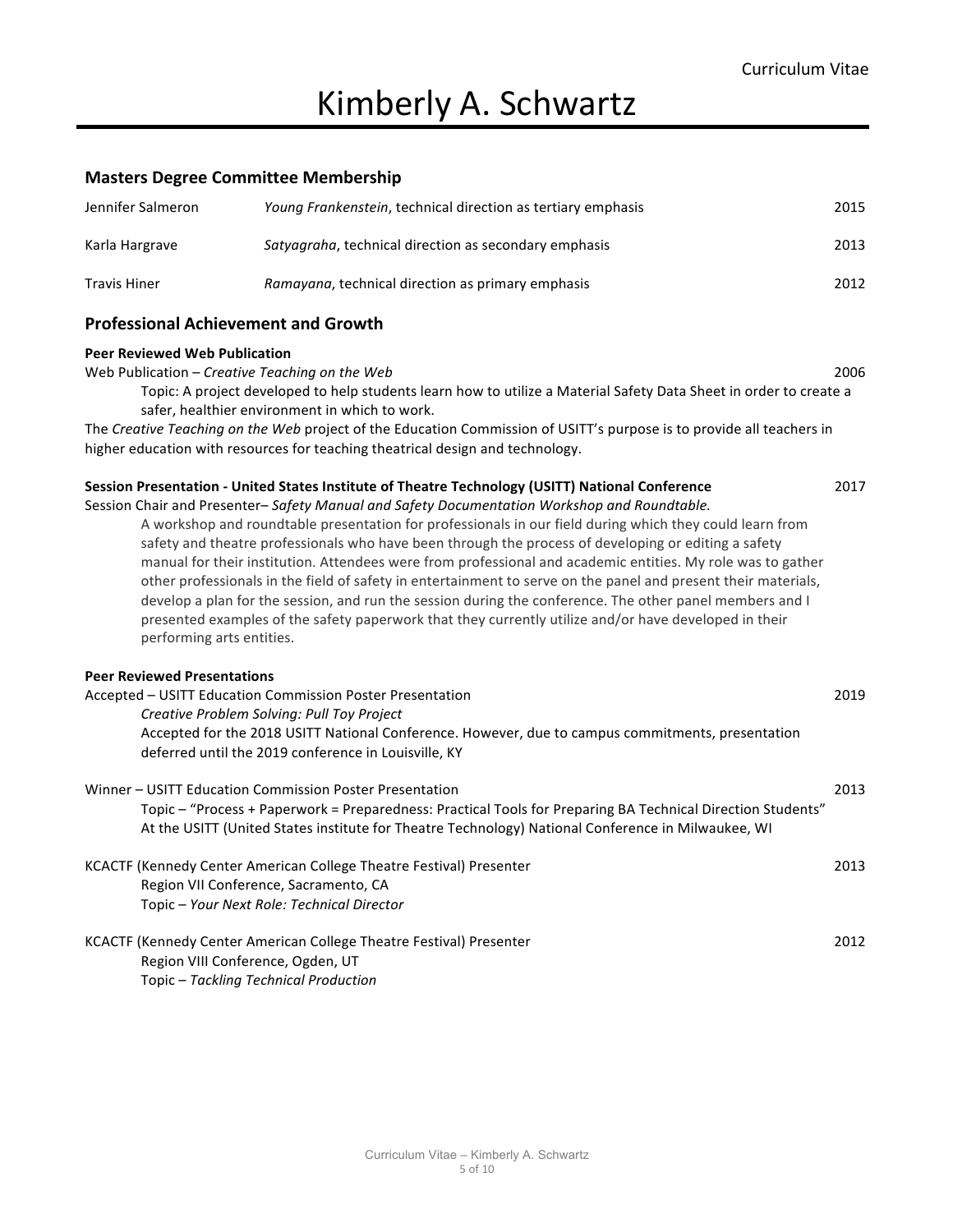# **Creative Works**

| <b>Creative Works</b>                                                                                                                                                                                                                                                                                                                                                                                                                                             |                                           |
|-------------------------------------------------------------------------------------------------------------------------------------------------------------------------------------------------------------------------------------------------------------------------------------------------------------------------------------------------------------------------------------------------------------------------------------------------------------------|-------------------------------------------|
| <b>Freelance Technical Direction</b>                                                                                                                                                                                                                                                                                                                                                                                                                              |                                           |
| Bay Area Children's Theatre                                                                                                                                                                                                                                                                                                                                                                                                                                       |                                           |
| -Knufflebunny: A Cautionary Tale, directed by M. Graham Smith                                                                                                                                                                                                                                                                                                                                                                                                     | Spring 2013                               |
| -Click, Clack, Moo, directed by Erin Merritt                                                                                                                                                                                                                                                                                                                                                                                                                      | Summer 2012                               |
| -True Story of the 3 Pigs, directed by Jessica Richards                                                                                                                                                                                                                                                                                                                                                                                                           | Spring 2012                               |
| -Pinkalicious, directed by Sean Fenton                                                                                                                                                                                                                                                                                                                                                                                                                            | Winter 2012                               |
| -Emil of Lonnenberg, directed by Felicity Hesed                                                                                                                                                                                                                                                                                                                                                                                                                   | <b>Fall 2011</b>                          |
| <b>Sweet Can Productions</b>                                                                                                                                                                                                                                                                                                                                                                                                                                      |                                           |
| -Yes Sweet Can (a circus/dance performance)                                                                                                                                                                                                                                                                                                                                                                                                                       | Fall 2011                                 |
| Ray of Light Theatre Company<br>-Jerry Springer, the Opera, directed by M. Graham Smith - at The Victoria Theatre in San Francisco                                                                                                                                                                                                                                                                                                                                | Fall 2010                                 |
| <b>Grants - Funded</b>                                                                                                                                                                                                                                                                                                                                                                                                                                            |                                           |
| CSU Entertainment Alliance Grant \$3400.00                                                                                                                                                                                                                                                                                                                                                                                                                        | 2018                                      |
| Creating & Implementing Projection for Live Events                                                                                                                                                                                                                                                                                                                                                                                                                |                                           |
| The grant brought Projection Designer, Alison Dobbins to campus. She delivered a two-day<br>seminar/workshop to our students, faculty, and staff. This experience not only educated our current<br>students, but also our full time staff and faculty. It was important to us as a faculty to retain the<br>knowledge with faculty and staff so that it would stay here on campus with those people and enhance<br>the educational experience of future students. |                                           |
| <b>Grants - Unfunded</b>                                                                                                                                                                                                                                                                                                                                                                                                                                          |                                           |
| Faculty Affairs/OSRP - Development of Research & Creativity Award                                                                                                                                                                                                                                                                                                                                                                                                 | 2018                                      |
| The single distinct goal of this proposal is to complete the courses that are required to earn the<br>Level I through Level III OSHA certifications.                                                                                                                                                                                                                                                                                                              |                                           |
| CSU Entertainment Alliance Grant - Proposed Workshops                                                                                                                                                                                                                                                                                                                                                                                                             | 2017                                      |
| Grant Proposal #1: Introduction to the Methods & Machinery of Automated Scenery                                                                                                                                                                                                                                                                                                                                                                                   |                                           |
| Grant Proposal #2: Creating and Implementing Projection for Live Events                                                                                                                                                                                                                                                                                                                                                                                           |                                           |
| Teagle Curriculum Redesign Initiative - Technical Theatre & Design Emphasis within the School of Theatre & Dance                                                                                                                                                                                                                                                                                                                                                  | 2016                                      |
| Faculty Affairs - Development of Research & Creativity Grant                                                                                                                                                                                                                                                                                                                                                                                                      | 2016                                      |
| The single distinct goal of this proposal is to complete the courses that are required to earn the<br>Level I through Level III OSHA certifications.                                                                                                                                                                                                                                                                                                              |                                           |
| <b>Professional Training &amp; Certification</b>                                                                                                                                                                                                                                                                                                                                                                                                                  |                                           |
| Entertainment Technician Certification Program Theatre Rigging Certification                                                                                                                                                                                                                                                                                                                                                                                      | Renewed Summer 2018<br>Earned Summer 2013 |
| Occupational Health & Safety (OSHA) 10-hour General Industry Safety & Health Card                                                                                                                                                                                                                                                                                                                                                                                 | Completed March 2016                      |
| <b>Rigging Master Class Series</b>                                                                                                                                                                                                                                                                                                                                                                                                                                | Completed 2013                            |
| Given by Stage Rigging, an ETCP (Entertainment Technician Certification Program)-recognized training facility<br>A series of six classes on separate topics pertaining to rigging: Wire Rope, Slings, Hardware, Rigging Math, Hoists,<br>Fall Protection, Advanced Rigging & Layout.                                                                                                                                                                              |                                           |
| Participant and Organizer of Jay Glerum Master Class on campus at SFSU                                                                                                                                                                                                                                                                                                                                                                                            | Winter 2013                               |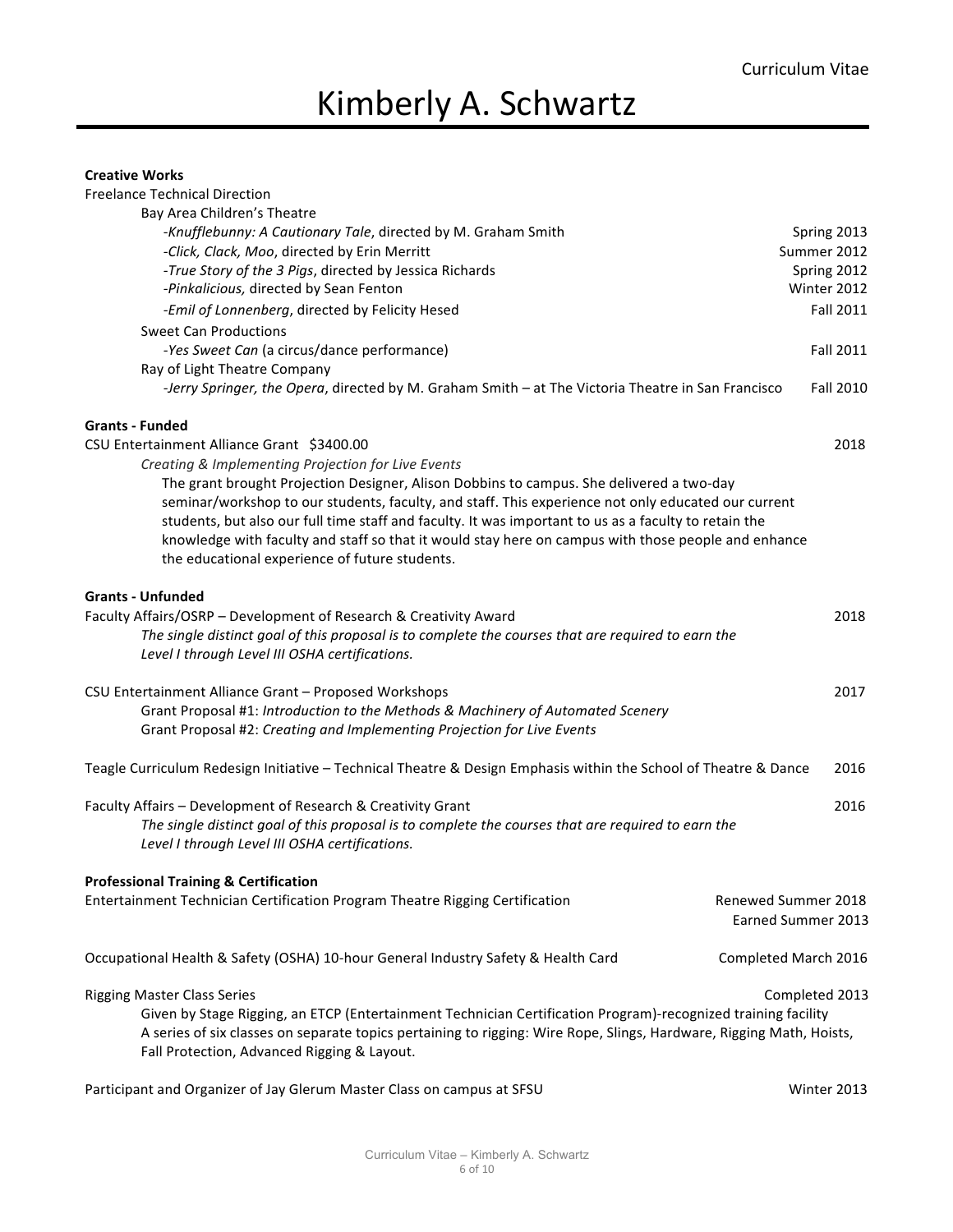# Kimberly A. Schwartz

| Aerial Work Platform Safety Course & Certification - Cresco Equipment                                                                                                   | <b>Fall 2012</b>    |
|-------------------------------------------------------------------------------------------------------------------------------------------------------------------------|---------------------|
| OSHA Online Courses in:                                                                                                                                                 |                     |
| Hand & Power Tools                                                                                                                                                      | Summer 2010         |
| <b>Fall Protection</b>                                                                                                                                                  | Summer 2010         |
|                                                                                                                                                                         |                     |
| Lockout/Tagout                                                                                                                                                          | Summer 2010         |
| Personal Protective Equipment                                                                                                                                           | Summer 2010         |
| Means of Egress and Fire Protection                                                                                                                                     | Summer 2010         |
| Occupational Safety & Health Administration Training                                                                                                                    |                     |
| OSHA 511 - Occupational Safety and Health Standards for General Industry                                                                                                | Summer 2009         |
| Participant in the 2008 Rigging Seminar (3-days) with Jay Glerum, given at USITT Conference                                                                             | 2008                |
| <b>Curricular Innovations</b>                                                                                                                                           |                     |
| Editor and Major Contributing Author of the School of Theatre & Dance Production Manual                                                                                 | Fall 2013-Present   |
| A comprehensive document detailing all of the Production roles that our students execute during the<br>mounting of a live performance in the School of Theatre & Dance. |                     |
|                                                                                                                                                                         |                     |
| Editor and Major Contributing Author of the School of Theatre & Dance Safety Manual                                                                                     | Summer 2017-Present |
| A manual detailing all of the safety practices utilized in the School of Theatre & Dance. Includes such                                                                 |                     |
| things as training plans for all shop spaces, a safety glossary, and behavior expectations while on stage                                                               |                     |
| and in rehearsal, among many other things.                                                                                                                              |                     |
| Contributing Member, Design Tech Curriculum Committee                                                                                                                   | 2017-2018           |
| A core committee of four tenured faculty led with a larger group of approximately twelve contributing                                                                   |                     |
| input into the re-calibration of the technical requirements of our majors. My work on this committee                                                                    |                     |
| was integral in determining a way to deliver our curriculum while allowing our students a                                                                               |                     |
| straightforward and fair way to complete their requirements in less time.                                                                                               |                     |
| Department of Theatre Arts/School of Theatre & Dance Safety Training for Students                                                                                       | 2008-present        |
| Counterweight Fly System Master Class - required for all Theatre Arts students enrolled in classes (THA                                                                 |                     |
| 310 & THA 313) where they will be expected to utilize the fly system.                                                                                                   |                     |
| Counterweight Fly System Exam - Administered in two introductory classes to ensure safe operation of the                                                                |                     |
| fly system by all Theatre Arts students.                                                                                                                                |                     |
|                                                                                                                                                                         |                     |
|                                                                                                                                                                         |                     |
| Scissor-lift Training - Available to any advanced students who will be expected to utilize the personal                                                                 |                     |
| scissor lift. A student's participation is determined by faculty recommendation and willingness of<br>students.                                                         |                     |
| Newly Developed Classes or Classes in Development                                                                                                                       |                     |
|                                                                                                                                                                         |                     |
| THA 677 - Practical Applications in Rigging (Spring 2013)<br>THA 414 - new course entitled Technical Direction I                                                        |                     |
| THA 314 - new course entitled Design and Craft of Stage Properties                                                                                                      |                     |
| THA 302 - new course entitled Ethical Decision Making in Theatre (not completed/submitted yet)                                                                          |                     |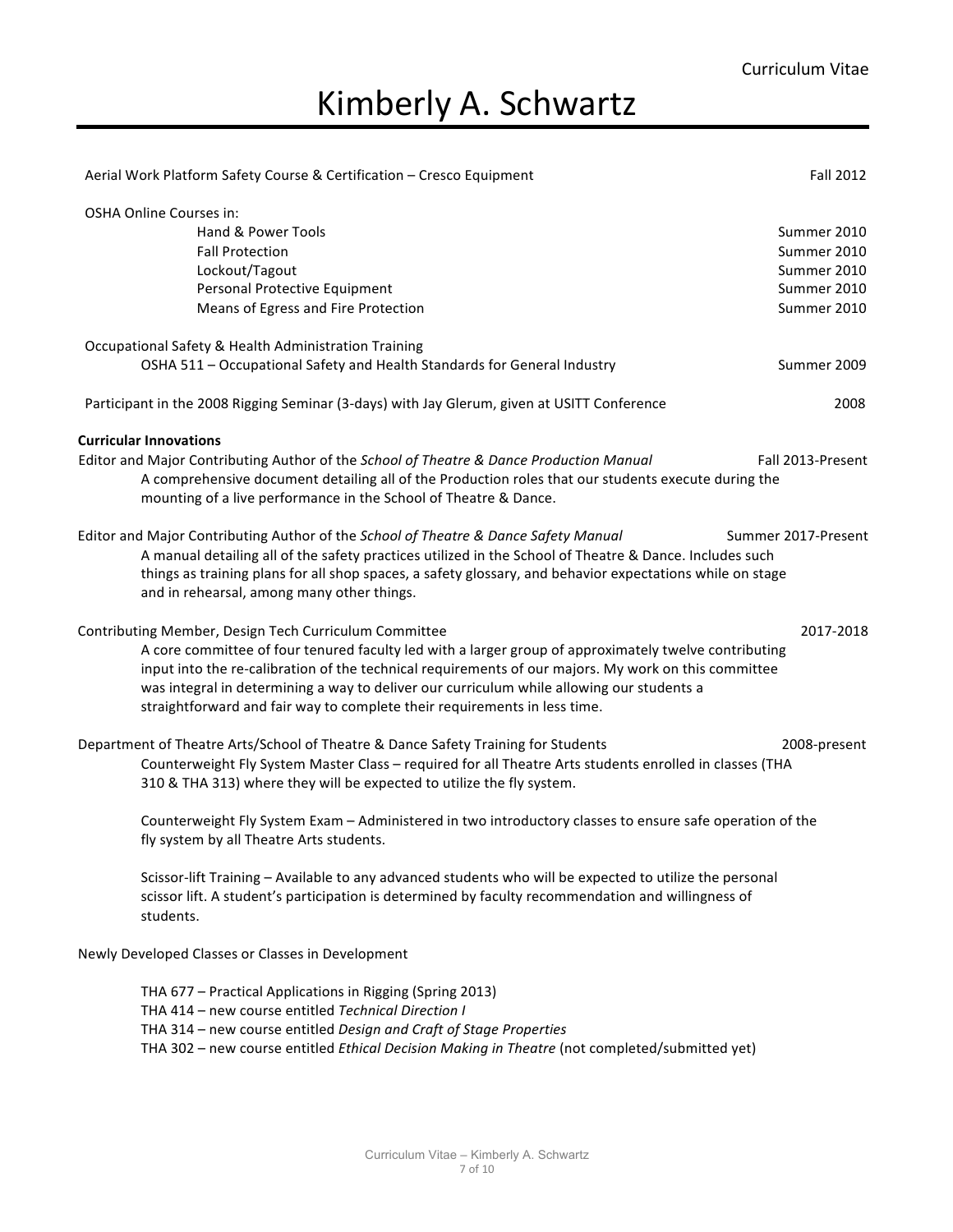# **Contributions to Campus and Community**

| Department of Theatre Arts Campus Service:                                                                                                                                                                                                                                                                                               |                           |
|------------------------------------------------------------------------------------------------------------------------------------------------------------------------------------------------------------------------------------------------------------------------------------------------------------------------------------------|---------------------------|
| Member, School of Theatre & Dance Costume Shop Supervisor Search Committee                                                                                                                                                                                                                                                               | Summer 2018               |
| Member, School of Theatre & Dance Prop Shop Supervisor Search Committee                                                                                                                                                                                                                                                                  | Summer 2017               |
| Member, School of Theatre & Dance Strategic Planning Committee<br>A committee responsible for dealing with internal School planning, such as by-Laws revisions, procedural<br>questions that arise within the School, planning for the future, adjustments to curriculum such as<br>evolving our emphases into concentrations.           | 2017                      |
| Member, School of Theatre & Dance Retention, Tenure & Promotion Committee                                                                                                                                                                                                                                                                | 2015-2018                 |
| Member, Department of Theatre Assessment Committee<br>A committee responsible for helping the departmental faculty determine the overall student learning<br>outcomes for the department, streamlining ways in which we gather assessment information, and<br>helping to revise current language and practices pertaining to assessment. | Spring 2013-present       |
| Chair, Department of Theatre Scholarship Committee<br>A committee responsible for determining which Theatre Arts students receive recognition in the form<br>of scholarship monies.                                                                                                                                                      | 2008, 2010, 2013-2017     |
| Chair, Department of Theatre Arts New Building Committee<br>A committee formed to gather and focus ideas from the Theatre Arts faculty regarding the<br>forthcoming Creative Arts Center and to interact with the planning personnel when necessary.                                                                                     | Fall 2008-2010            |
| Co-Chair & Founding Member, Department of Theatre Arts Safety Committee<br>A committee formed to address the specific safety needs and challenges of the Theatre Arts<br>Department.                                                                                                                                                     | Fall 2008-present         |
| <b>College of Creative Arts Campus Service:</b>                                                                                                                                                                                                                                                                                          |                           |
| Member, Advising Resource Center (ARC) Advisory Board                                                                                                                                                                                                                                                                                    | Fall 2017-present         |
| Member, College of Liberal and Creative Arts Master Electrician Search Committee                                                                                                                                                                                                                                                         | Winter 2013               |
| Member, College of Creative Arts Student Research Committee<br>A committee responsible for adjudicating the entries from the College of Creative Arts in the CSU<br>Student Research Competition and selecting the projects that can best represent the College of<br>Creative Arts in the University-wide competition.                  | Spring 2009 & Spring 2010 |
| Coordinator of Rigging Inspection and Master Class by Jay Glerum<br>Master class was offered to faculty, staff, enrolled and recently graduated students, and local IATSE<br>members. Inspection was coordinated with Cinema, BECA, and Theatre Arts and five venues were<br>inspected for safety.                                       | January 2013              |
| Member, College of Creative Arts Mini Grant Committee                                                                                                                                                                                                                                                                                    | Spring 2011               |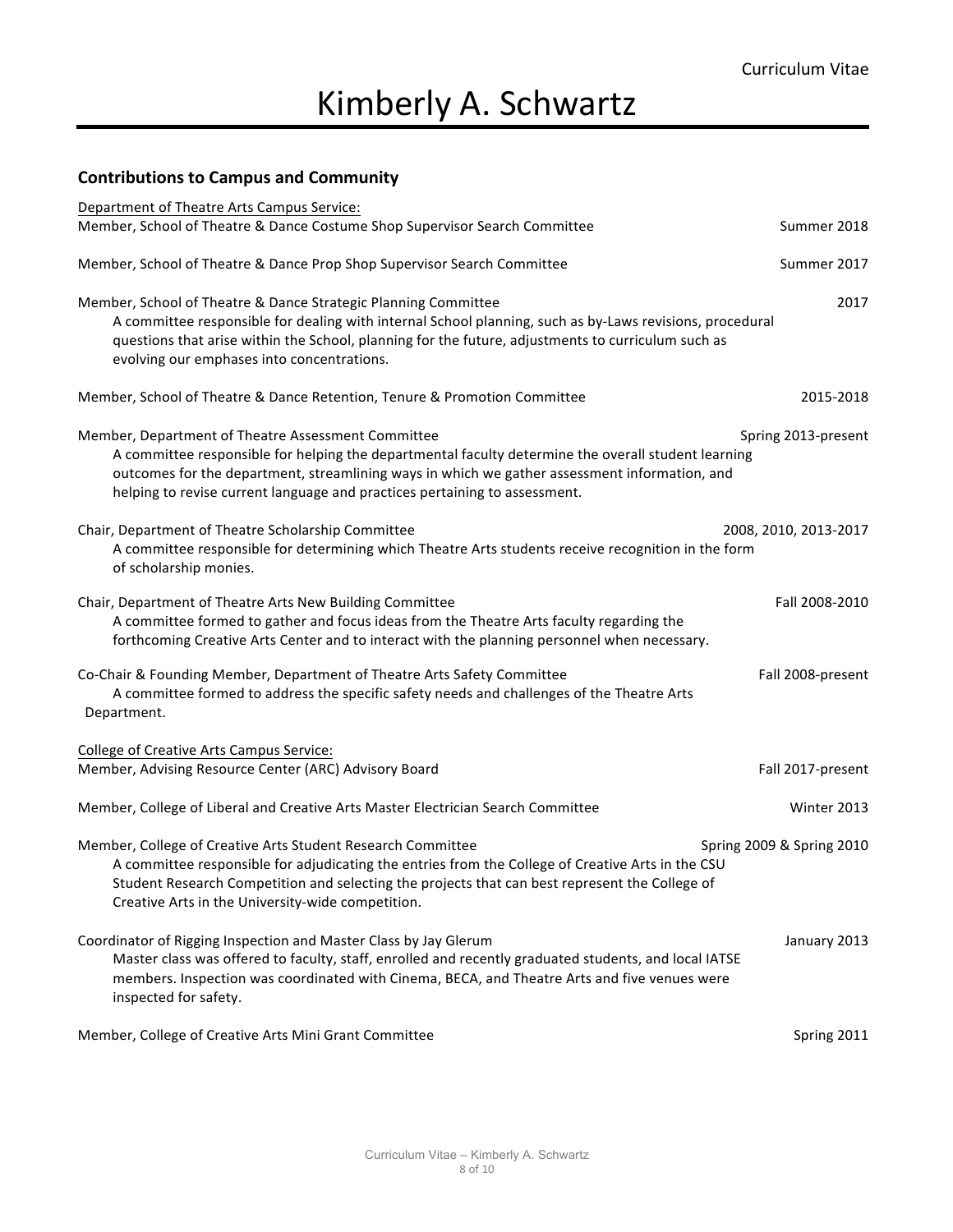# Kimberly A. Schwartz

| <b>Search Committees</b> | <b>University Campus Service:</b>                                                                                                            |                                  |
|--------------------------|----------------------------------------------------------------------------------------------------------------------------------------------|----------------------------------|
|                          | Search Committee Member, Provost & Vice President of Academic Affairs                                                                        | 2017-2018                        |
|                          | Search Committee Member, AVP for Campus Safety and Chief of Police                                                                           | Spring/Summer 2016               |
|                          | Search Committee Member, Director of University Advising Center                                                                              | Winter 2013                      |
| <b>Academic Senate</b>   |                                                                                                                                              |                                  |
|                          | Secretary of the Academic Senate                                                                                                             | 2018-2019                        |
|                          | Chair, Student Affairs Committee (a standing committee of the Academic Senate)<br>Academic Senator (member of the Student Affairs Committee) | 2015-16 & 2016-17<br>Spring 2015 |
|                          | <b>Other University Service</b>                                                                                                              |                                  |
|                          | Instructionally Related Activities Advisory Board (re-appointed 2018)                                                                        | 2016-2019                        |
|                          | Faculty Ambassador for Transfer Student Orientation                                                                                          | Summer 2018                      |
|                          | Provost & President's Year of Conversation Committee                                                                                         | 2017-2018                        |
|                          | Faculty Ambassador for New Student Orientation (pilot year)                                                                                  | Summer 2012                      |
|                          | <b>Professional Community Service:</b>                                                                                                       |                                  |
|                          | United States Institute of Theatre Technology (USITT)                                                                                        |                                  |
|                          | Vice Chair for Communications - California Section of USITT                                                                                  | elected 2017                     |
|                          | Development and maintenance of the California Section website. Distribution of news and event information.                                   |                                  |
|                          | Adjudicator for USITT Education Commission Poster Presentations (3 years)                                                                    | 2014-2016                        |
|                          | Double blink review of between forty and sixty abstracts submitted for evaluation, comments, ranking, voting on                              |                                  |
|                          | each submission.                                                                                                                             |                                  |
| Volunteer Work           |                                                                                                                                              |                                  |
|                          | Pacifica Spindrift Players                                                                                                                   |                                  |
|                          | Volunteer Carpenter, Lighting Technician, Scenic Painter                                                                                     |                                  |
|                          | And Then There Were None                                                                                                                     | Winter 2010                      |
|                          | <b>Delval Divas</b>                                                                                                                          | Spring 2010                      |
|                          | Bay Area Children's Theatre                                                                                                                  |                                  |
|                          | Drafting assistance in developing a sign cover for the venue in which BACT performs regularly                                                | Spring 2013                      |
| <b>Studio BBR</b>        |                                                                                                                                              |                                  |
|                          | Construction and installation of signage for hair salon in San Francisco                                                                     | <b>Fall 2012</b>                 |
|                          | <b>Professional Affiliations</b>                                                                                                             |                                  |
|                          | Member United States Institute for Theatre Technology                                                                                        |                                  |
|                          | Member Theatre Bay Area                                                                                                                      |                                  |
|                          | Member Theatre Communications Group                                                                                                          |                                  |
|                          | Member - Theatre Development Fund                                                                                                            |                                  |
|                          | <b>Attendance at Professional Events</b>                                                                                                     |                                  |
|                          | Attendee of the United States Institute for Theatre Technology National Conference                                                           |                                  |
|                          | 2005 in Toronto, Ontario, Canada                                                                                                             |                                  |
|                          | 2006 in Louisville, KY                                                                                                                       |                                  |

2008 in Houston, TX